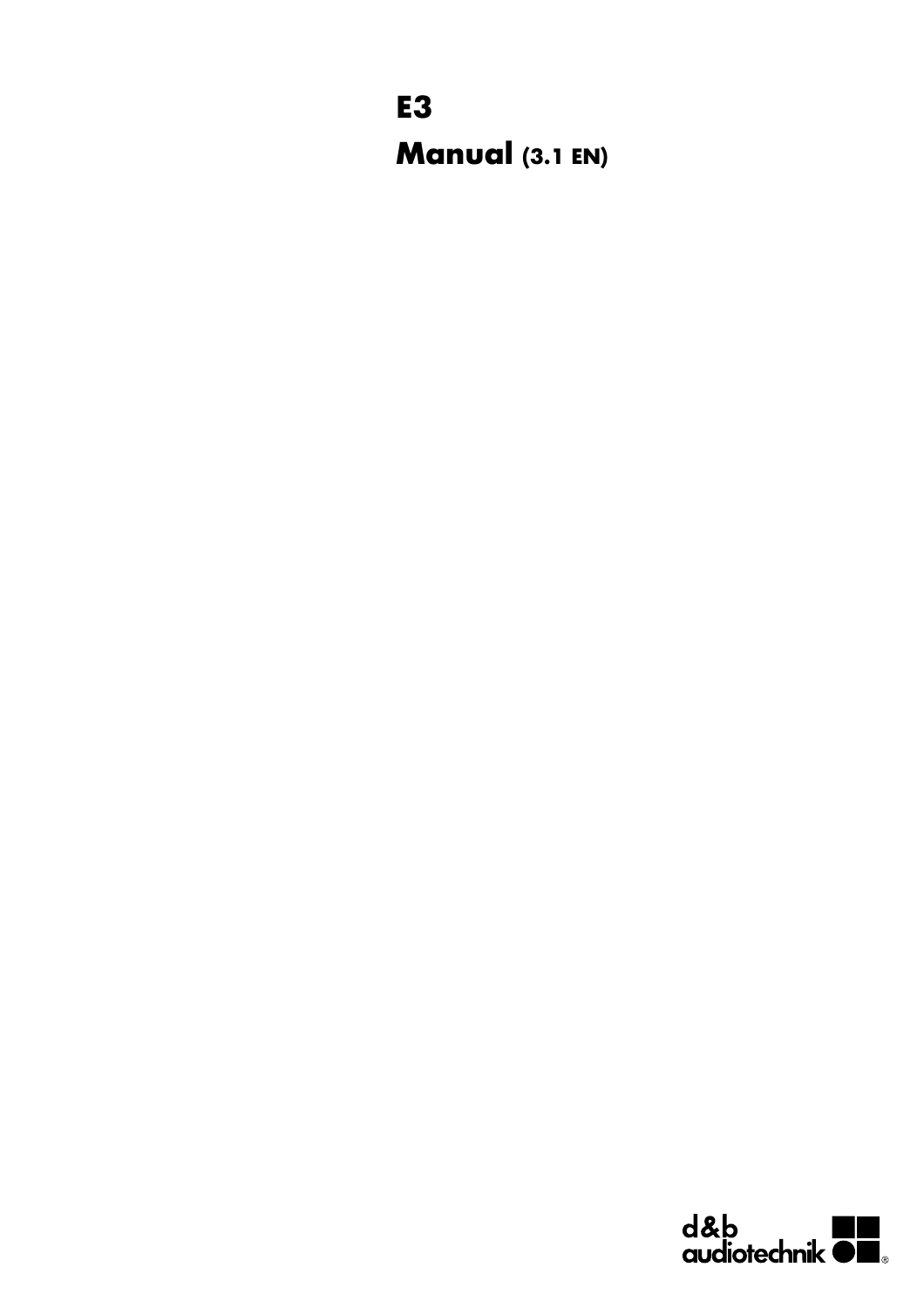**Symbols on the equipment**



**Please refer to the information in the operating manual.**

**WARNING! Dangerous voltage!**

#### **Contents**

#### **General Information**

E3 Manual

Version 3.1 EN, 03/2008, D2072.E.03

Copyright © 2008 by d&b audiotechnik GmbH; all rights reserved.

Keep this manual with the product or in a safe place so that it is available for future reference.

When reselling this product, hand over this manual to the new customer.

If you supply d&b products, please draw the attention of your customers to this manual. Enclose the relevant manuals with the systems. If you require additional manuals for this purpose, you can order them from d&b.

d&b audiotechnik GmbH Eugen-Adolff-Strasse 134, D-71522 Backnang, Germany Telephone +49-7191-9669-0, Fax +49-7191-95 00 00 E-mail: docadmin@dbaudio.com, Internet: www.dbaudio.com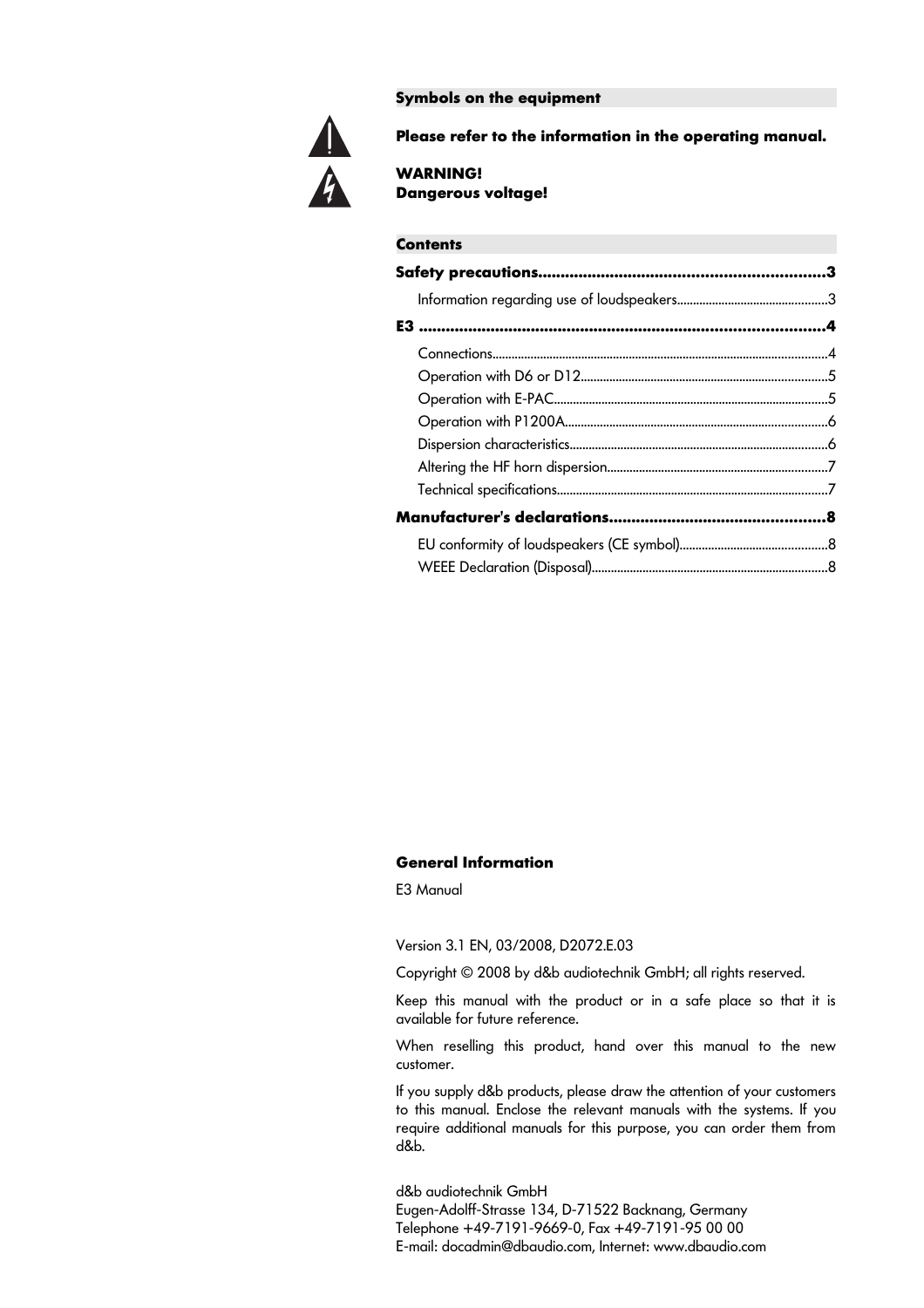

#### **Information regarding use of loudspeakers**

**WARNING!** Never stand in the immediate vicinity of loudspeakers driven at a high level. Professional loudspeaker systems are capable of causing a sound pressure level detrimental to human health. Seemingly noncritical sound levels (from approx. 95 dB SPL) can cause hearing damage if people are exposed to it over a long period.

> In order to prevent accidents when deploying loudspeakers on the ground or when flown, please take note of the following:

> When setting up the loudspeakers or loudspeaker stands, make sure they are standing on a firm surface. If you place several systems on top of one another, use straps to secure them against movement.

> Only use accessories which have been tested and approved by d&b for assembly and mobile deployment. Pay attention to the correct application and maximum load capacity of the accessories as detailed in our specific "Mounting instructions" or in our "Flying system and rigging manuals".

> Ensure that all additional hardware, fixings and fasteners used for installation or mobile deployment are of an appropriate size and load safety factor. Pay attention to the manufacturers' instructions and to the relevant safety guidelines.

> Regularly check the loudspeaker housings and accessories for visible signs of wear and tear and replace them when necessary.

Regularly check all load bearing bolts in the mounting devices.

**CAUTION!** Loudspeakers produce a static magnetic field even if they are not connected or are not in use. Therefore make sure when erecting and transporting loudspeakers that they are nowhere near equipment and objects which may be impaired or damaged by an external magnetic field. Generally speaking, a distance of 0.5 m (1.5 ft) from magnetic data carriers (floppy disks, audio and video tapes, bank cards, etc.) is sufficient; a distance of more than 1 m (3 ft) may be necessary with computer and video monitors.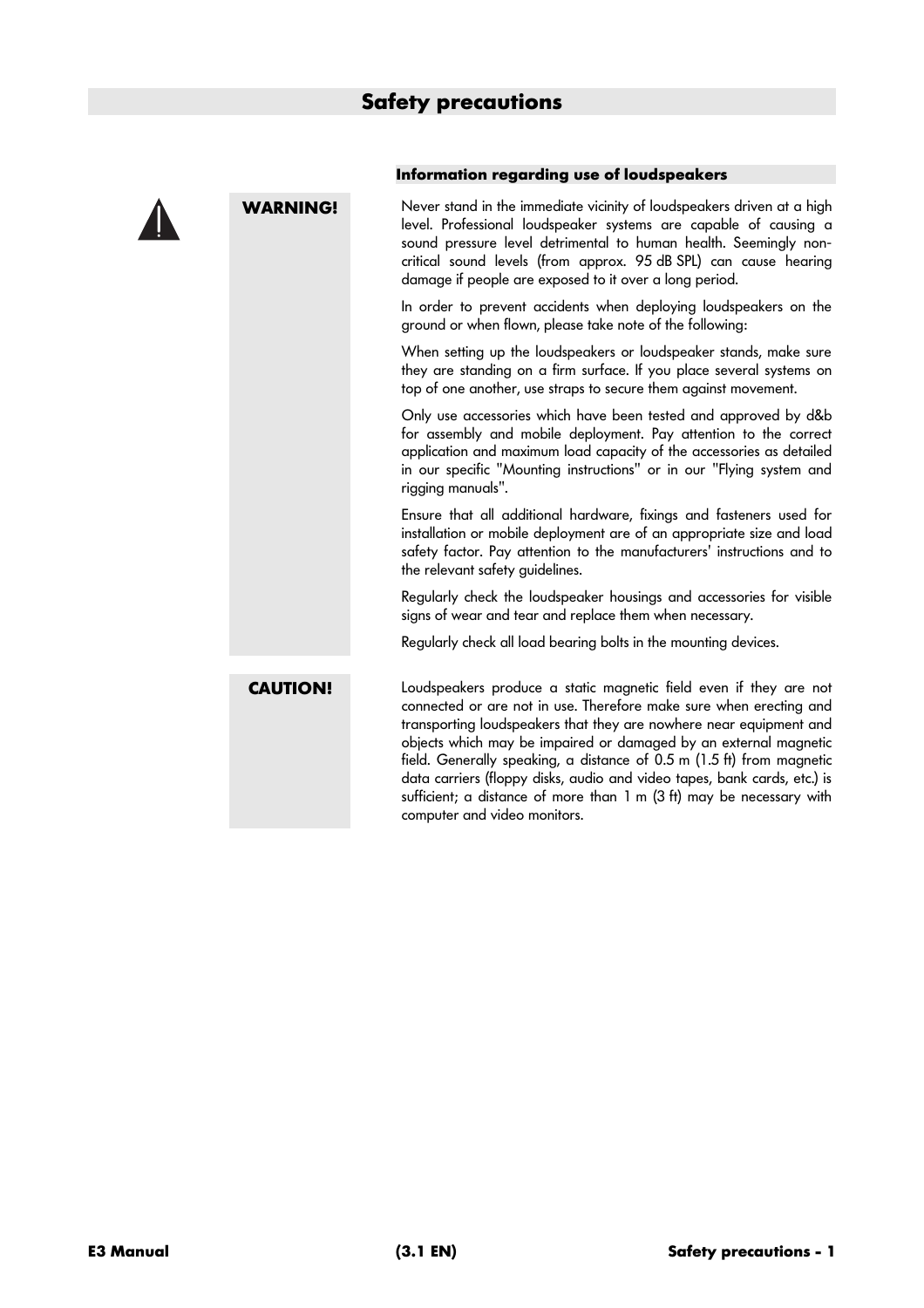

**Fig. 1: E3 loudspeaker**



**Fig. 2: Wiring of the NL4 connectors**

The E3 loudspeaker is a full range, two way bass-reflex enclosure which is fitted with a single 6.5" LF driver passively connected to a 1" HF compression driver. This is coupled to a constant directivity horn with a 90° x 60° dispersion. Illustrated in the drawing on the left is an E3 with the standard 90° horizontal horn configuration. The horn can be rotated through 90° for a reversed 60° x 90° dispersion.

The E3 cabinet is constructed from marine plywood with an impact resistant paint finish. The front of the loudspeaker cabinet is fitted with a rigid metal grill covered with a replaceable acoustically transparent foam. Two mounting locations are incorporated for the connector plate to facilitate various deployment options. Eight M8 threaded inserts are provided for mounting brackets and rigging.

**NOTICE:** Only operate E3 cabinets with a correctly configured d&b amplifier, otherwise there is a risk of damaging the loudspeaker components.

#### **Connections**

The E3 cabinet is fitted with two NL4 connectors. All four pins of both connectors are wired in parallel. The E3 uses the pin assignments 1+/1–. Pins 2+/2– are designated to active d&b subwoofers.

Using one connector as the input, the second connector allows for direct connection to additional cabinets.

#### **Swapping the connector and blank plates**

The connector plate is fitted to the E3 rear panel. Next to it, on the left hand side panel, is a metal blank plate with the cabinet details and serial number. The connector and blank plates can be swapped over to allow mounting brackets to be fitted to the back panel of the cabinet or to allow it to be placed on its back as a stage monitor.

To swap the connector and blank plates, proceed as follows:

Tools required: 2.5 mm Allen key.

- Remove the connector plate by undoing the four 2.5 mm hex head screws and disconnecting the connector wiring.
- Undo the four 2.5 mm hex head screws securing the blank plate and remove the plate.
- Swap the panels. To refit the connector plate at the desired position, reconnect the wiring (red: 1+, black: 1–).
- Refit the connector plate and refasten the screws. **NOTICE:** Ensure the gasket of the plate is in the correct position.
- Refit the blind plate in the same manner.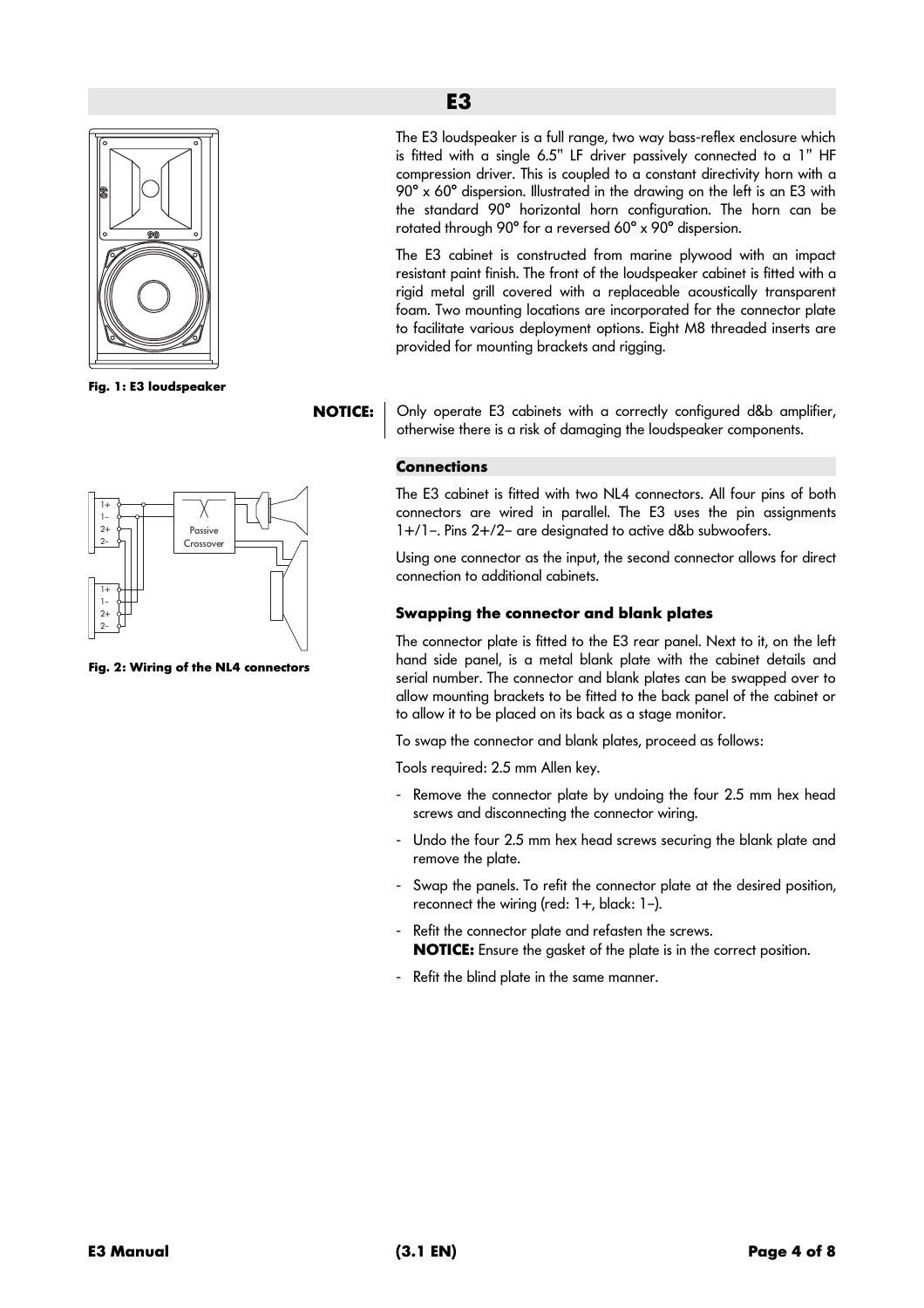### **Operation with D6 or D12**

Select the controller setup E3.

Within the D12 amplifier this is available in "Dual Channel" and "Mix TOP/SUB" mode.

Up to a total of four E3 loudspeakers can be driven by each D6 or D12 amplifier channel.

#### **Controller settings**

For acoustic adjustment the functions CUT, HFA and CPL can be selected.

#### **CUT circuit**

Set to CUT, a high pass filter with a 110 Hz cut off frequency is inserted in the controller signal path. The E3 is now configured for use with d&b active subwoofers.

#### **HFA circuit**

In HFA mode (High Frequency Attenuation), the HF response of the E3 system is rolled off. The HFA circuit provides a natural, balanced frequency response when a unit is placed close to listeners in near field or delay use.

High frequency attenuation begins gradually at 1 kHz, dropping by approximately 3 dB at 10 kHz. This roll-off mimics the decline in frequency response experienced when listening to a system from a distance in a typically reverberant room or auditorium.



**Fig. 3: Frequency response correction of HFA circuit**



**Fig. 4: Frequency response correction of CPL circuit**



**Version 1 Version 2 Fig. 5: E-PAC Configuration for E3** 

#### **CPL circuit**

The CPL (Coupling) circuit compensates for coupling effects between the cabinets when building closely coupled arrays. CPL begins gradually at 1 kHz, with maximum attenuation below 250 Hz, providing a balanced frequency response when E3 cabinets are used in arrays of two or more. The function of the CPL circuit is shown in the diagram opposite and can be set in dB attenuation values between –9 and 0 dB.

#### **Operation with E-PAC**

To drive the E3 cabinet the E-PAC has to be configured to E3 mode.

For an E-PAC version 1 or 2, the configuration is selected by setting the appropriate DIP switches on the rear panel.

For an E-PAC version 3, the configuration is set via the encoder in conjunction with an LCD.

Selecting E3 mode enables the E-PAC to drive up to two E3 cabinets. LO IMP mode allows the E-PAC to drive four E3 cabinets with a 6 dB reduction of input level to the loudspeakers.

The CUT and HFA settings are available. The characteristics of the CUT and HFA settings are explained in the previous section "Operation with D6 or D12 - Controller settings".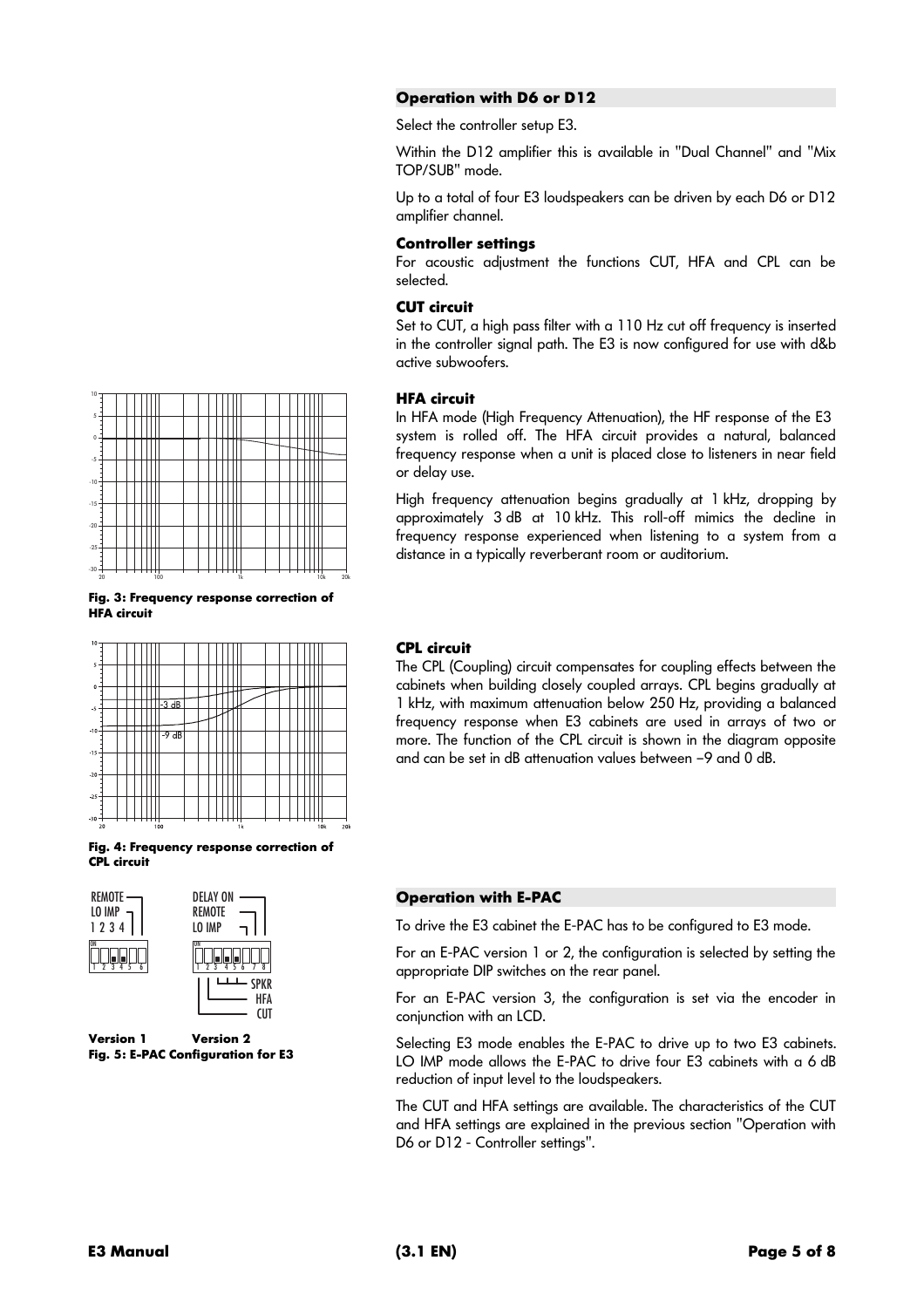

**Fig. 6: Controls on E3 controller module**

#### **Operation with P1200A**

Up to four E3 cabinets can be driven by each P1200A power amplifier channel fitted with an E3 controller module. Fitting one E3 and one subwoofer controller module allows a single mainframe to drive four E3s and two active subwoofer cabinets. All cabinets can be linked together locally and fed by a single 4-wire cable from either mainframe output connector

The CUT and HFA settings are available. The characteristics of the CUT and HFA settings are explained in the previous section "Operation with D6 or D12 - Controller settings".

#### **Dispersion characteristics**

60

sor  $\overline{40}$ 

30

 $\infty$  $10<sup>2</sup>$ 

 $\alpha$ 

 $-10$ 

 $-20$ 

 $-30$ -40

-50

u.<br>K

125

250

The diagrams below show dispersion angle vs frequency plotted using lines of equal sound pressure (isobars) at –6 dB and –12 dB.

 $1<sup>k</sup>$ 

 $\alpha$ 

 $\mathbf{A}$ 

.<br>Sk

 $16k$ 

500



vertical horizontal **Fig. 7: E3 isobar diagram configuration 90° horizontal (standard)**





horizontal

**Fig. 8: E3 isobar diagram configuration 90° vertical**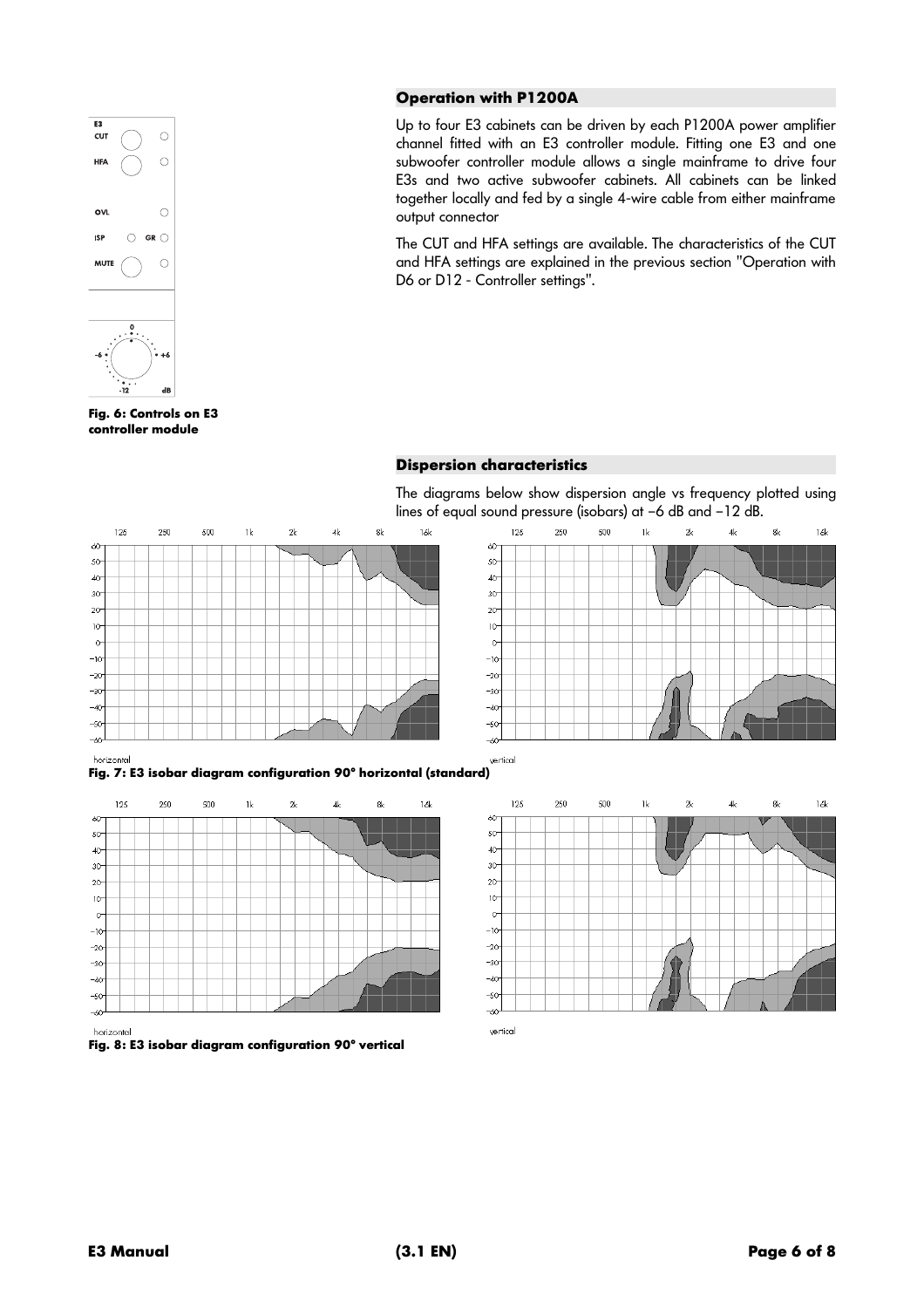



**Fig. 9: E3 frequency response standard and CUT settings**

#### **Altering the HF horn dispersion**

The E3 HF horn can be rotated through 90°. Two dispersion angles, 90° and 60°, are engraved on the flange. The value on the horizontal edge indicates the loudspeaker's horizontal dispersion angle.

Tools required: Phillips screwdriver, 3 mm Allen key.

- Remove the front grill by undoing the two Allen screws (M4x25 mm) at the top and bottom of the grill.
- Undo the four Allen screws (M4x25 mm) which hold the horn in place and rotate the horn through 90°.

**NOTICE:** Ensure the gasket of the horn is in the correct position.

- Refasten the horn and refit the front grill.

#### **Technical specifications**

#### **E3 system data**

| Max. sound pressure (1 m, free field) with P1200A…………………………………122 dB |  |
|----------------------------------------------------------------------|--|
| (SPLmax peak, pink noise test signal with crest factor of 4)         |  |
|                                                                      |  |
|                                                                      |  |

#### **E3 loudspeaker**



**Fig. 10: E3 cabinet dimensions in mm [inch] and angle ranges**